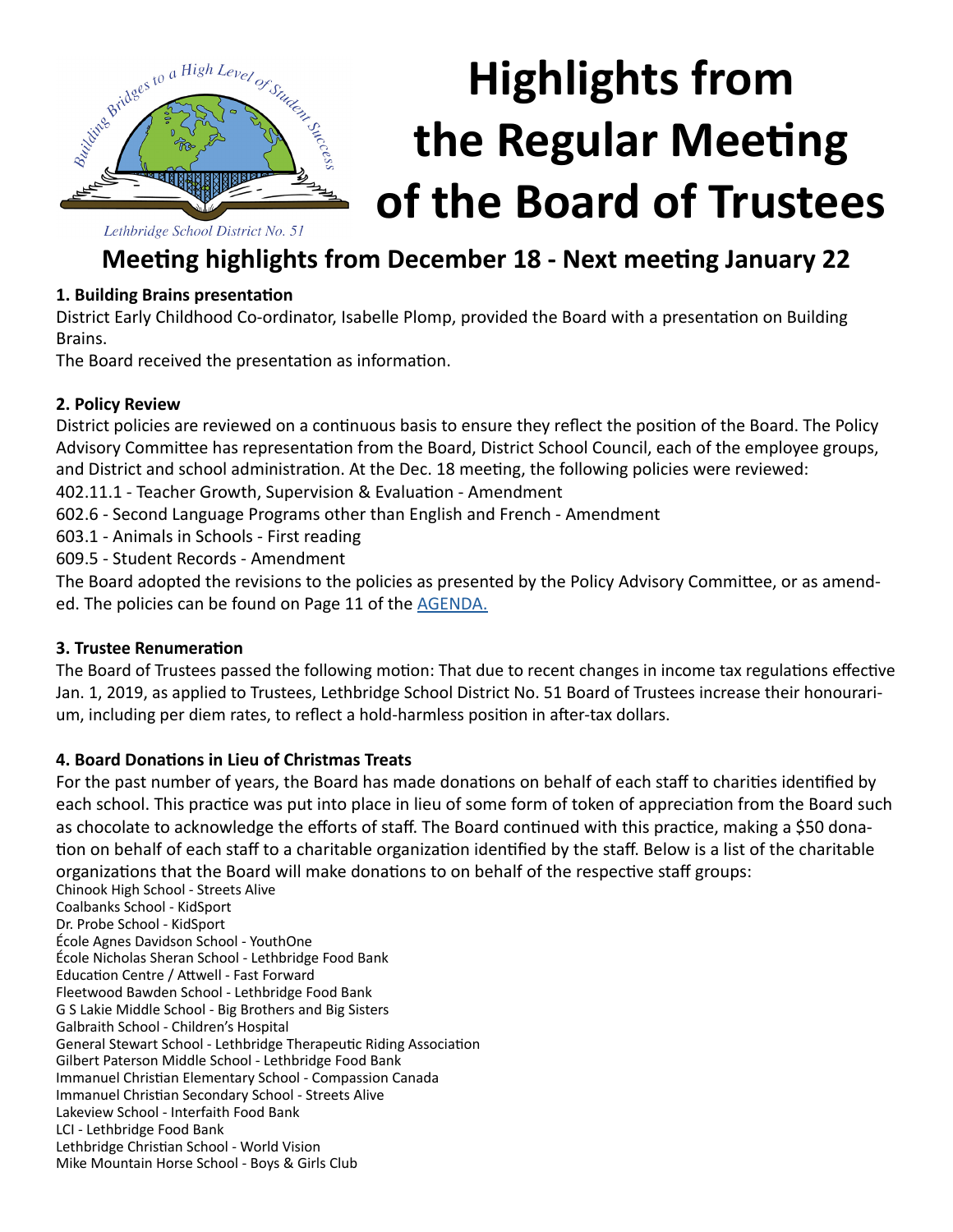#### **4. Board Donations in Lieu of Christmas Treats**

Park Meadows School - Harbour House Senator Buchanan School - Lethbridge Food Bank Senator Joyce Fairbairn Middle School - Woods Homes Victoria Park / LASP VPHS - Interact Club WCHS Churchill - Student in Need Fund Westminster School - 1 District 1 Book Season's Reading Wilson Middle School - Lethbridge Food Bank The Board accepted the report as information.

#### **5. Breakfast with the Board – Senator Buchanan Elementary School – January 9, 2019**

Lethbridge School District trustees have a long standing practice of visiting district facilities in order to better understand the operations at each site. Visits by trustees are truly appreciated by staff.

On a monthly basis, trustees meet with the staff of one district site for a continental breakfast.

The informal meeting provides an opportunity for staff to share highlights of their work with trustees. Additionally, trustees can share information about district initiatives and respond to questions staff members may have. Breakfast with the Board has been scheduled at Senator Buchanan Elementary School on Wednesday, January 9, 2019 from 7.45 – 8.15 a.m. Following the breakfast, Principal Lenee Fyfe will provide a tour of the school for trustees.

The Board received the report as information.

#### **6. Associate Superintendent Reports**

Christine Lee, Associate Superintendent, Business Affairs; Rik Jesse, Associate Superintendent, Human Resources and Morag Asquith, Associate Superintendent, Instructional Services, delivered their respective reports for the Board. To read the reports in full, see Page 21 of the [AGENDA](http://www.lethsd.ab.ca/documents/general/2018-12-18%20Board%20Meeting%20Agenda.pdf).

#### **7. Board Priorities Report**

The District Office Leadership Team is committed to keeping the Board informed regarding progress in Board priority areas. An update on progress will be provided in the form of a report each month. The report can be found on Page 31 of the [AGENDA](http://www.lethsd.ab.ca/documents/general/2018-12-18%20Board%20Meeting%20Agenda.pdf).

The Board received the report as information.

#### **8. Acknowledgements of Excellence**

The Board has a long standing practice of acknowledging the efforts of students and staff whose commitment to excellence has resulted in outstanding achievement. Details of accomplishments of note are provided as information. Congratulations to the following District staff and students:

Gilbert Paterson Middle School student, Akshara Nagaruru (Grade 7) won the Lethbridge Public Library Spelling Bee on November 17th by outlasting the competition for 18 rounds.

Congratulations to Coach Wood and the Gilbert Paterson Rep Boy Tigers who won both the Lethbridge Schools Athletic Association (LSAA) championship and the South Zone 1J volleyball championship titles in November. Coach Lam and his Rep Girl Tigers captured silver in both of these championships as well, capping a successful year for the Paterson volleyball program.

G.S. Lakie Grade 7 student, Coen Duda, earned Gold for his U14 Open Judo Tournament in Red Deer.

G.S. Lakie Grade 7 student, Porter Gook, earned Silver in the 47-50 kilo category at the wrestling tournament in Wetaskiwin.

G.S. Lakie Grade 7 student, Sol Brewerton, earned bronze in the 39-40 kilo category at the wrestling tournament in Wetaskiwin.

Congratulations to Churchill staff members Morgan Day and Kade Hogg who lent their performing arts expertise to the annual Rotary Community Fundraiser production of It's a Wonderful Life for the second consecutive year.